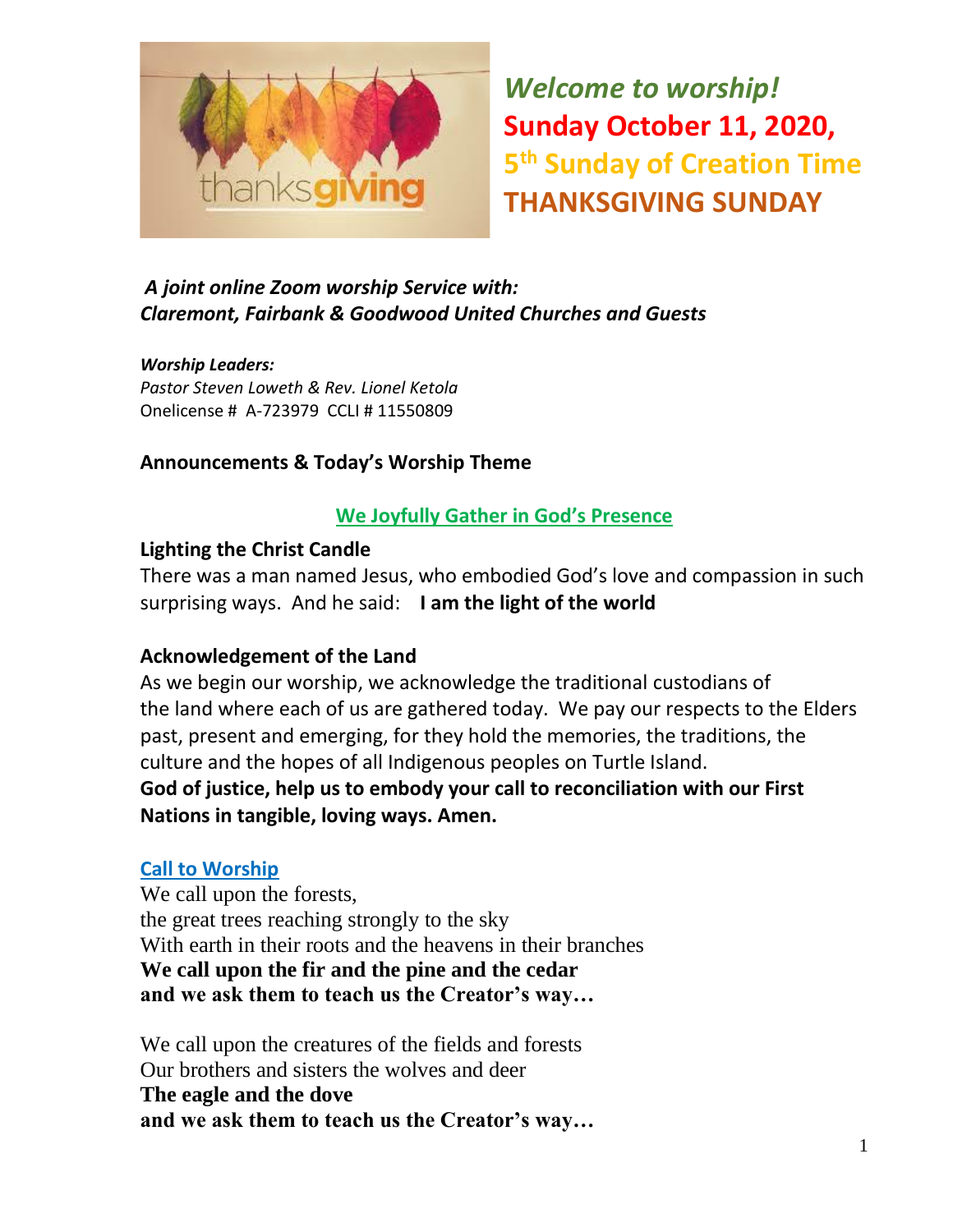We call upon the sun that warms the land and nurtures the growth And the moon which guides us by night **The stars and comets and far away galaxies and we ask them to teach us the Creator's way…** 

**Opening Hymn: VU 291 All Things Bright and Beautiful** 

**Refrain: All things bright and beautiful, all creatures great and small, all things wise and wonderful, in love God made them all.**

**1 Each little flower that opens, each little bird that sings, God made their glowing colours; God made their tiny wings.** *Refrain*

**3 The cold wind in the winter, the pleasant summer sun, the ripe fruits in the garden, God made them every one.** *Refrain*

**4. The rocky mountain splendor, The lone wolf's haunting call, The great lakes and the prairies, The forest in the fall.** *Refrain*

**Prayer of the Day** *From: Prayers for an Inclusive People* 

**Generous God, you call us to account for the use of your gifts.**

**Pull down the storehouses of accumulated greed which impoverish people and despoil the earth.** 

**Put our hands to work sowing seeds of gratitude, justice and healing for our world, through Jesus Christ, the Lord of the Harvest. Amen.**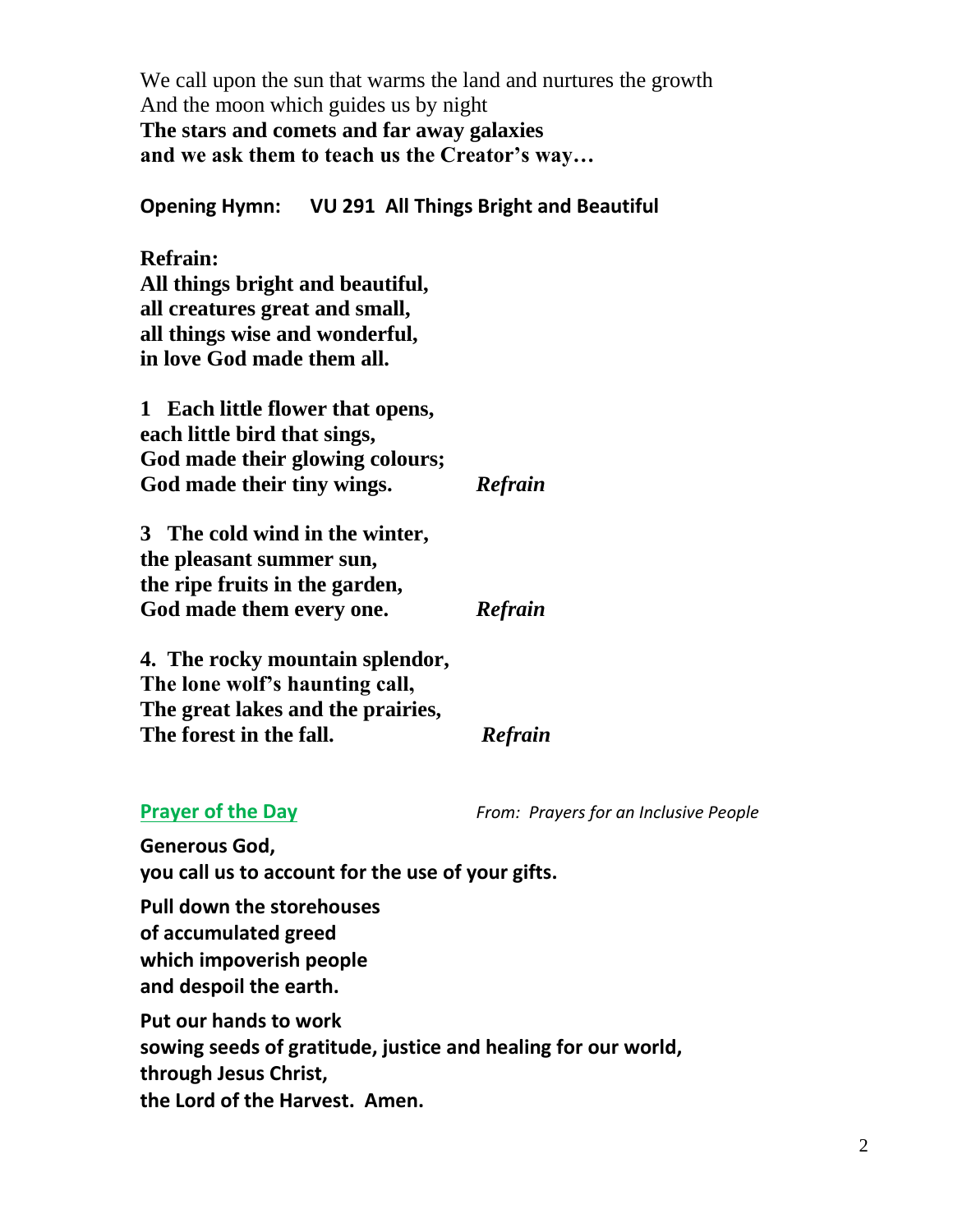# **We Open our Hearts to the Spirit's Voice**

One: Whether you take what is written in the Bible as fact, metaphor, myth or story, listen now to these words for the meaning they hold in your lives today. **All: May the Spirit bless us with wisdom and wonder, as we ponder the meaning of these words in our lives.**

# **Deuteronomy 8:7-18**

 $7$ For the LORD your God is bringing you into a good land, a land with flowing streams, with springs and underground waters welling up in valleys and hills,  $8a$  land of wheat and barley, of vines and fig trees and pomegranates, a land of olive trees and honey,  $9a$  land where you may eat bread without scarcity, where you will lack nothing, a land whose stones are iron and from whose hills you may mine copper.

 $10$ You shall eat your fill and bless the LORD your God for the good land that he has given you.  $11$ Take care that you do not forget the LORD your God, by failing to keep his commandments, his ordinances, and his statutes, which I am commanding you today. <sup>12</sup>When you have eaten your fill and have built fine houses and live in them,  $13$  and when your herds and flocks have multiplied, and your silver and gold is multiplied, and all that you have is multiplied,  $14$ then do not exalt yourself, forgetting the LORD your God, who brought you out of the land of Egypt, out of the house of slavery,  $15$  who led you through the great and terrible wilderness, an arid wasteland with poisonous snakes and scorpions. He made water flow for you from flint rock,  $16$  and fed you in the wilderness with manna that your ancestors did not know, to humble you and to test you, and in the end to do you good.  $17$ Do not say to yourself, "My power and the might of my own hand have gotten me this wealth."  $18$ But remember the LORD your God, for it is he who gives you power to get wealth, so that he may confirm his covenant that he swore to your ancestors, as he is doing today.

Holy Wisdom, Holy Word. **Thanks be to God.** 

#### **Song: "Grateful" More Voices # 182 VIDEO**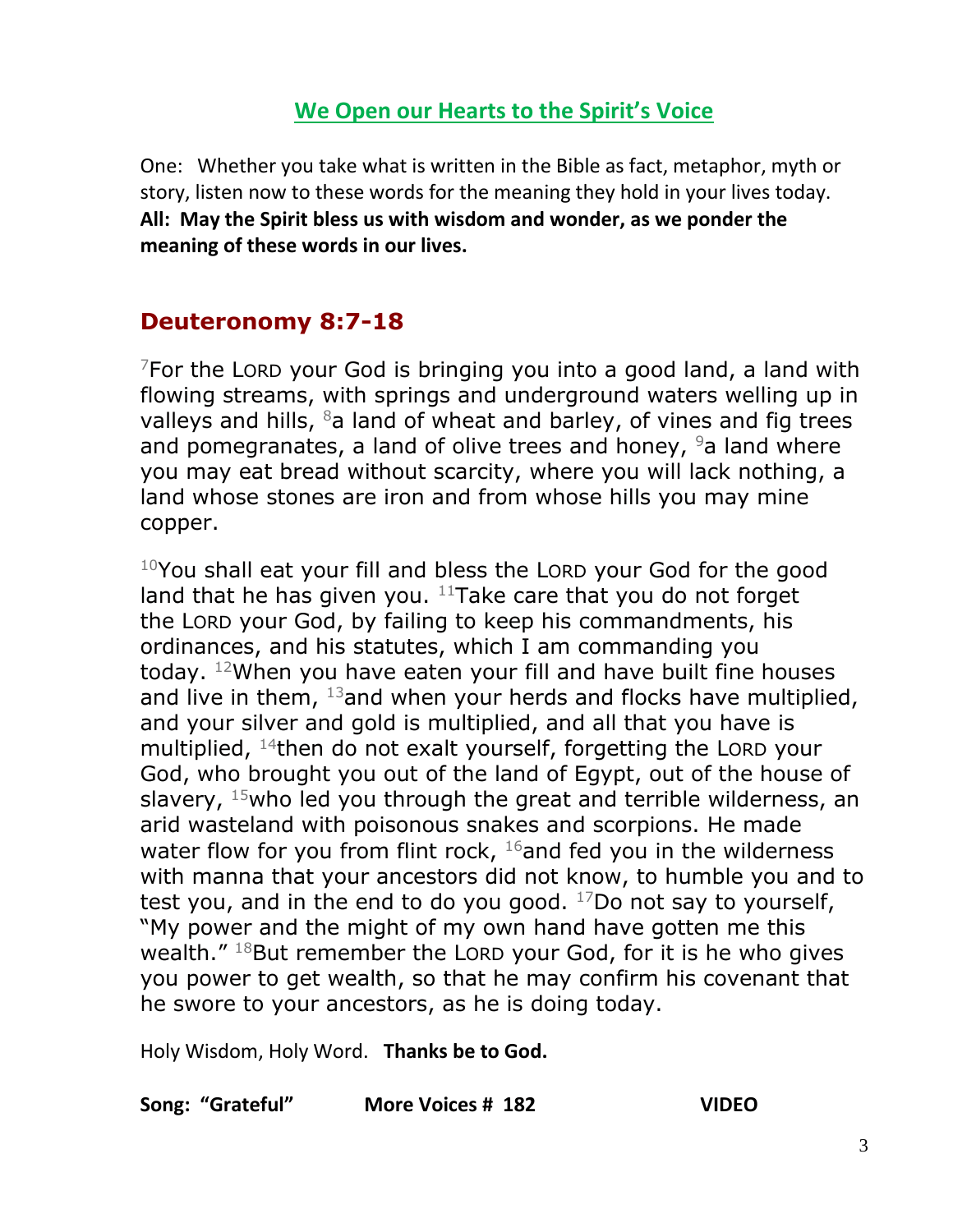# **Holy Gospel: Luke 17:11-19**

 $11$ On the way to Jerusalem Jesus was going through the region between Samaria and Galilee. <sup>12</sup>As he entered a village, ten lepers approached him. Keeping their distance,  $13$ they called out, saying, "Jesus, Master, have mercy on us!"  $14$ When he saw them, he said to them, "Go and show yourselves to the priests." And as they went, they were made clean.  $15$ Then one of them, when he saw that he was healed, turned back, praising God with a loud voice.  $^{16}$ He prostrated himself at Jesus' feet and thanked him. And he was a Samaritan. <sup>17</sup>Then Jesus asked, "Were not ten made clean? But the other nine, where are they? 18Was none of them found to return and give praise to God except this foreigner?" <sup>19</sup>Then he said to him, "Get up and go on your way; your faith has made you well."

Holy Wisdom, Holy Word. **Thanks be to God.**

#### **Thanksgiving Video Message: Pastor Steven & Rev. Lionel**

| Hymn of the Day: MV # 27 Creator God you Gave us Life                                                                                                                     |  |  |                | <b>VIDEO</b> |
|---------------------------------------------------------------------------------------------------------------------------------------------------------------------------|--|--|----------------|--------------|
| 1. Creator God you gave us life,<br>your image formed within our souls,<br>yet through the mist of time and space,<br>we search for that which makes us whole.<br>Refrain |  |  |                |              |
| <b>Refrain</b><br>Through hands that paint majestic skies,<br>and voices chanting melody,<br>with words that reach beyond the page,<br>we comprehend your mystery.        |  |  |                |              |
| 2. In ev'ry flow'r and ev'ry tree,<br>we see your great diversity,<br>yet greater still we see your love,<br>expressed in our humanity.                                   |  |  | <b>Refrain</b> |              |
| 3. When with our hearts, our hands our minds,<br>we share our gifts with all the world,<br>our spirits soar beyond the veil,<br>to touch the very face of God.            |  |  | <b>Refrain</b> |              |

#### **Invitation to the Offering - Minute for Mission Communisty Communisty Communisty Communisty Communisty Communisty**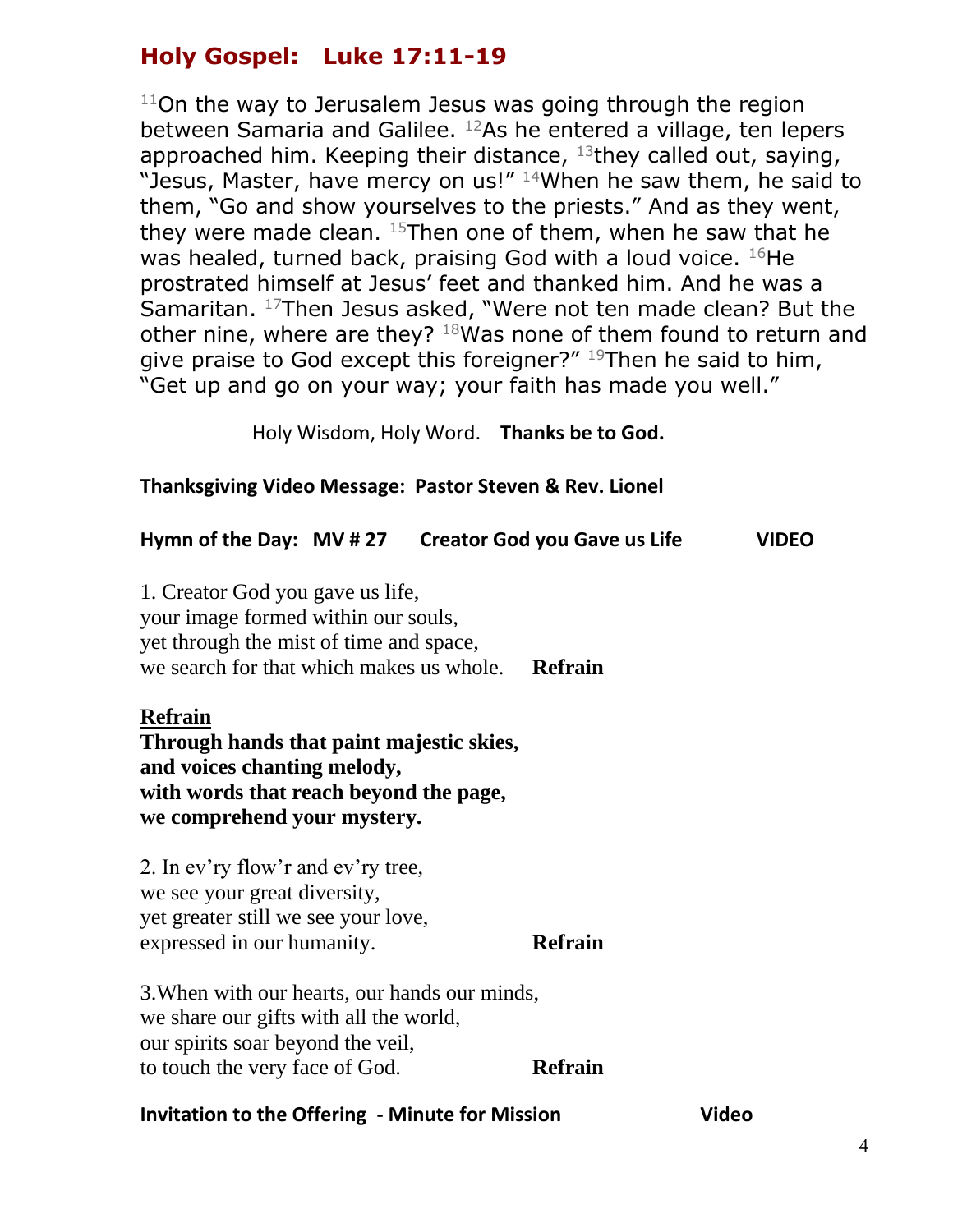**Prayer of Dedication for the Gifts:** 

**Loving God, we offer with joyful thanks these gifts of your own abundance. Help us to walk in solidarity with all who are in need, reaching out in love to our broken world. We ask this in Jesus' name. Amen.** 

**Prayers for the People** *By: Arnoldo Garcia, from: "Earth Prayers"*

I breathe in rain I breathe out life I breathe in wind I breathe out sky I breathe in laughter I breathe out happiness I breathe in the autumn colours I breathe out poetry I breathe in sisters and brothers and friends I breathe out hope I breathe in questions and struggles I breathe out clarity I breathe in wounds I breathe out healing I breathe in a still small voice I breathe out thanksgiving

God in your love**, hear our prayer.** 

Loving God, on this thanksgiving weekend, we remember places in our world where struggles have replaced joy, where conflict has broken the peace, where hunger has replaced abundance.

We remember places in our world and people near and far whose needs are close to our hearts this day; especially:

#### *Prayers of intercession are spoken*

God in your love, **hear our prayer**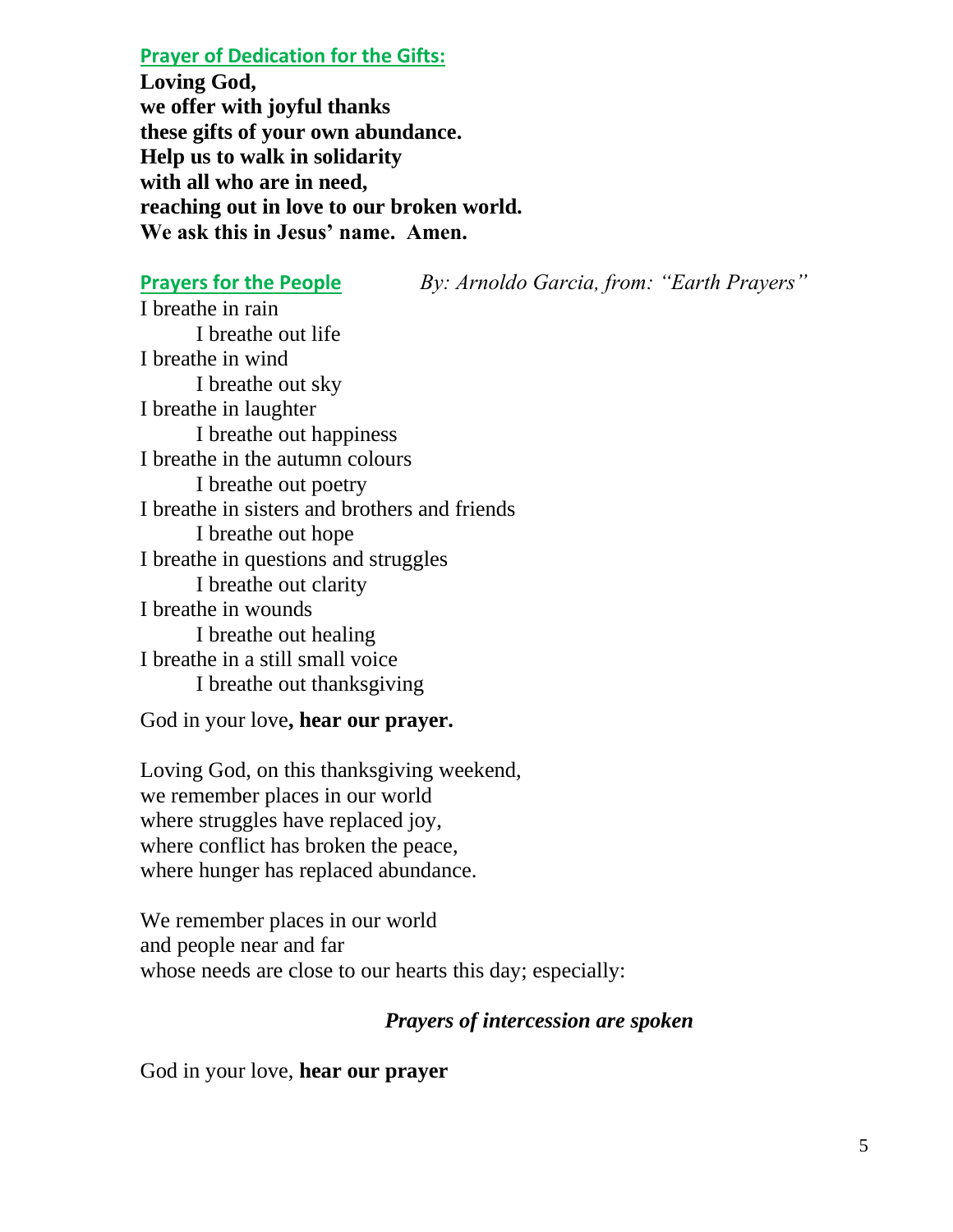#### **BLESSING OF THE ANIMALS**

Loving God, on this day as we celebrate the Feast of St. Francis, we ask your blessing on the animals and beloved pets who are part of our lives, who bless us with companionship, and fill us with delight.

Bless them who curl themselves around our hearts who twine themselves through our days who call us to come and play.

Bless them who will never be entirely tamed who remind us that your love is wild, and that you love what is wild, that you rejoice in what lives close to the earth, and that your heart beats in the heart of these creatures who you have entrusted to our care.

With gratitude, we ask your blessing upon the precious animals who are part of our lives. **Amen.** 

And so with our brother Jesus who walked on the earth that we might know creation's beauty, we pray together:

**"God, our Mother and Father in Heaven, hallowed be thy name... Amen."** 

#### **We Go Forth to Serve our Neighbours**

**Recessional Hymn:** VU 227 For the Fruit of All Creation

**1. For the fruit of all creation, thanks be to God. gifts bestowed on every nation, thanks be to God. For the plowing, sowing, reaping, silent growth while we are sleeping, future needs in earth's safekeeping, thanks be to God.**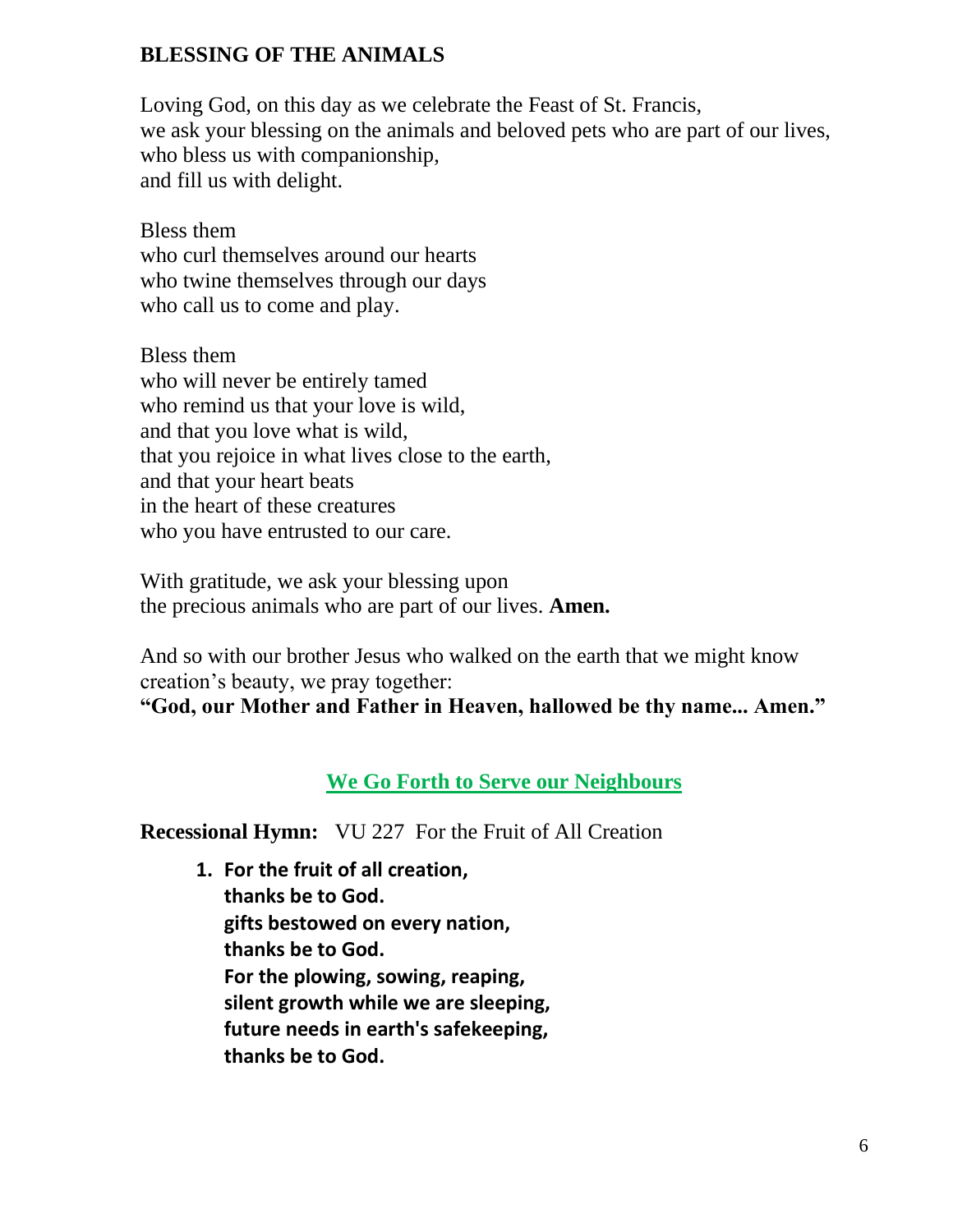- **2. In the just reward of labour, God's will is done. In the help we give our neighbour, God's will is done. In our worldwide task of caring for the hungry and despairing, in the harvests we are sharing, God's will is done.**
- **3. For the harvests of the Spirit, thanks be to God. For the good we all inherit, thanks be to God. For the wonders that astound us, for the truths that still confound us, most of all that love has found us, thanks be to God.**

#### **Blessing and Commissioning**

May we go forth to be a thanksgiving people - With hearts open to the needs of our neighbours With senses open to the beauty of the world around us With our lives open to radiate autumn beauty. And may the blessing of God who creates, renews and sustains all of Creation be with you now and always. **Amen.** 

#### **Sung Blessing: Go Now in Peace VIDEO**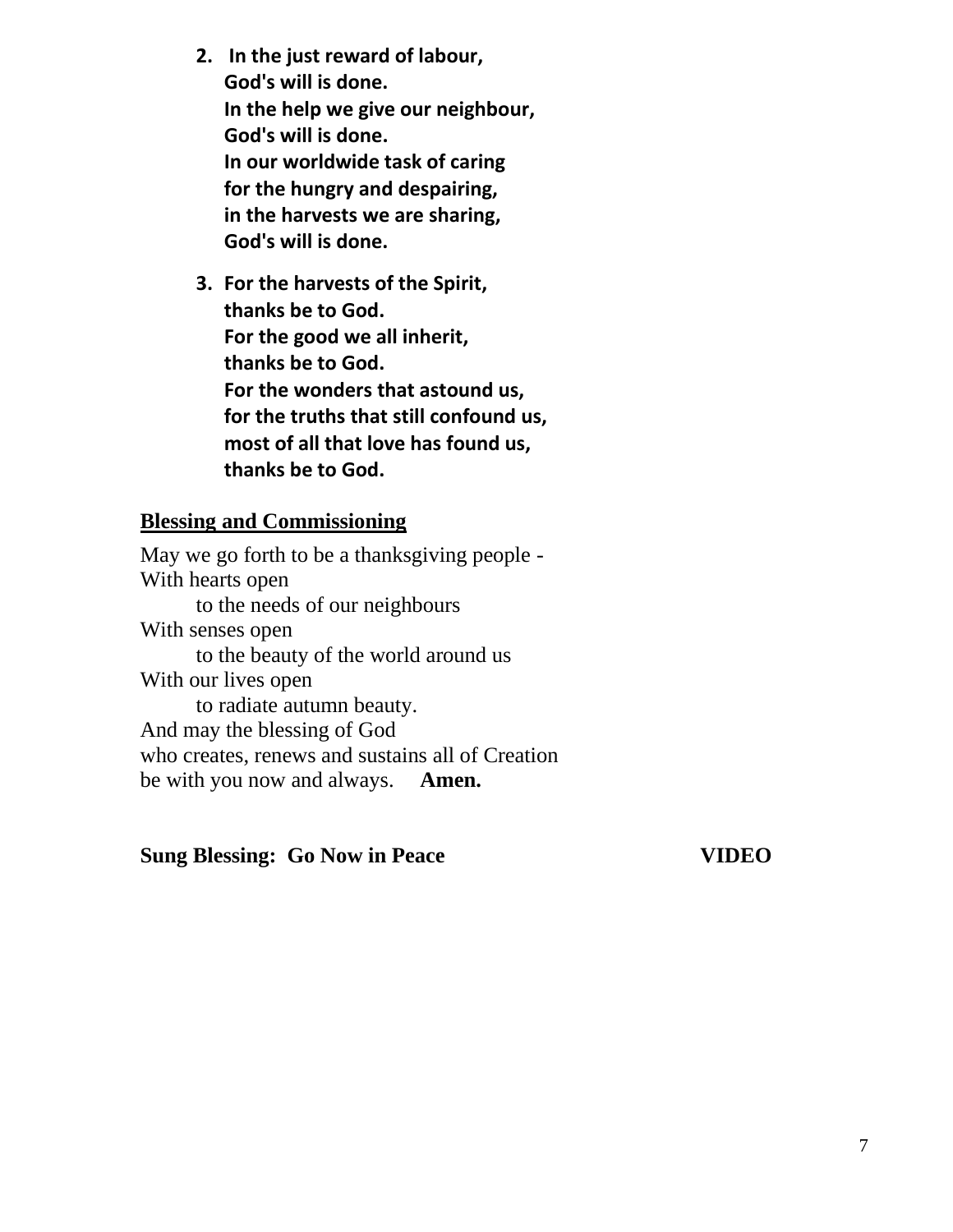

**CHURCH RE-OPENING SURVEY – (Claremont & Goodwood) This Survey has been postponed until a more appropriate time. Your church Board will be meeting shortly to discern next steps.** 

#### **Upcoming Official Board Meetings:**

**Goodwood United Church - Wednesday October 14, 7:00 PM (on Zoom) Claremont United Church – Thursday October 15, 7:00 PM (on Zoom)**

**New Book Study Series: Beginning Friday October 9th 10:30 am: Book Study Group: 21 Things You May Not Know About the Indian Act, by Bob Joseph.** After this book we will read Bob Joseph's second book: **Indigenous Relations: Insights, Tips and Suggestions to make Reconciliation a Reality.** This group is open to all members of Claremont, Fairbank and Goodwood United Churches, and friends. So please order your copy of both books now!

**Next Joint Church Re-Opening Committee**: **Thurs October 8th, 7:00** pm on Zoom.

**Goodwood United Church: Online Community Check-in: Tuesdays at 10:00 AM, on Zoom.** Once our check-in time has come to a conclusion, the group will proceed with our weekly Bible Study / "Conversations about Life", so feel free to join us for this as well.

**Claremont United Church: Wednesdays @ 12:00 noon - Join us for a Zoom "drop-in" meeting** Everyone is invited to join us for these "Virtual Brock Café" Zoom gatherings to connect with our congregational community.

**NEW BOOK STUDY GROUP: Fridays at 10:00 am: "21 Things You May Not Know About the Indian Act", by Bob Joseph.** After this book we will read Bob Joseph's second book: **Indigenous Relations: Insights, Tips and Suggestions to make Reconciliation a Reality.** This group is open to all members of Claremont, Fairbank and Goodwood United Churches, and friends. So please order your copy of both books now! *You can join us at any part during the study – ALL are welcome.*